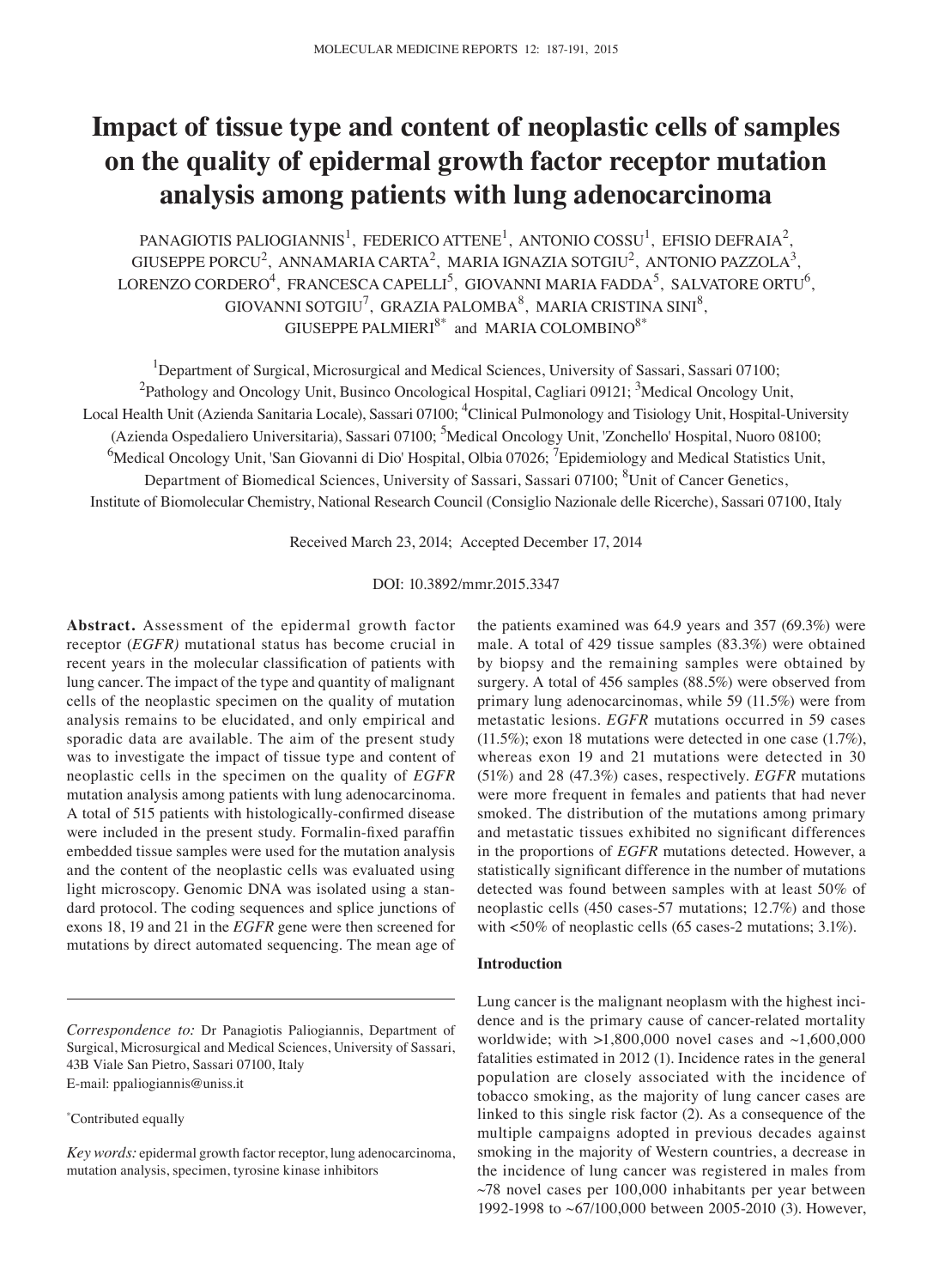incidence rates continuously increase in developing countries and in females, due to progressively increasing rates of smoking (3). The world standardised incidence rates of lung cancer were augmented by 22% among females and decreased by 3% among males in the period between 1985 and 2002 (4). Considering the current smoking trends, it is calculated that by 2030, lung cancer may affect females and males equally (5).

Despite recent developments in the diagnosis, clinical management and medical and surgical therapy of lung cancer, mortality rates remain high. The 5-year relative survival rate for lung cancer for the period between 1995 and 2001 was 15.7%, reflecting a steady but slow improvement from 12.5% in the period between 1974 and 1976. More recent studies have estimated a 5 year survival rate of  $~16\%$  in the USA (6,7). Several factors determine such high rates of mortality in patients with lung cancer. The most important are: i) Insufficient campaigns against smoking, pollution and other risk factors for lung cancer; ii) lack of effective screening strategies; iii) subclinical evolution of early stage disease; iv) delays in the diagnosis and clinical assessment of patients with suspicious signs and symptoms; v) insufficient comprehension of the pathophysiological mechanisms of the disease; and, as a consequence, vi) lack of effective treatment strategies, particularly for patients with advanced-stage disease.

Although the pathophysiology of lung cancer remains to be elucidated, a great quantity of research has been performed, particularly in the last two decades, and certain findings were translated into clinical practice. One of the most relevant insights was the determination of the role of the deregulation of the epidermal growth factor receptor (EGFR) for patients with non-small cell lung cancer (NSCLC). It was identified that EGFR was often overexpressed and aberrantly activated in NSCLC, and several activating mutations within the kinase domain of the *EGFR* gene were detected in lung adenocarcinomas (8). As a consequence, these tumours were highly sensitive to the EGFR-tyrosine kinase inhibitors (TKIs). TKIs were subsequently adopted into clinical practice, offering an additional therapeutic option in patients with lung adenocarcinomas. However, the increased frequency of resistance to TKIs reduced the initial enthusiasm associated with the use of this therapeutic agent (8). Nevertheless, the identification of *EGFR* mutations in patients with lung cancer remains of great importance for their clinical management and prognosis.

Assessment of the *EGFR* mutational status has therefore become a crucial step in the molecular classification of patients, with regards to treatment strategy. Different techniques are currently in use for the detection of TKI-sensitizing mutations in the *EGFR* gene at the somatic level (9). Although several approaches have been demonstrated to be more sensitive in detecting such *EGFR* gene variants [predominantly, those based on quantitative polymerase chain reaction (PCR) strategies], the most frequently used method is Sanger sequencing (10). Despite its well-recognised low sensitivity, this technique is considered the gold standard for mutational analysis (11,12). The quality of the specimen available for analysis represents a variable, which profoundly affects *EGFR* mutational classification. It is postulated that genomic DNA obtained from a quality-assessed tissue sample may markedly increase the sensitivity of the assessment, particularly when the Sanger sequencing approach is used. In addition, this factor is important in patients that do not require surgery, considering the intrinsic technical difficulties of lung biopsy methods and considering the possibility for complications that may be severe in certain instances.

The aim of the present study was to investigate the impact of the quality of the tissue sample, expressed as a percentage of neoplastic cells in the specimen, as well as the type of analysed lesions, represented by primary or secondary tumours and biopsy (transcutaneous or endoscopic) or surgical specimens, on a sequencing-based mutation analysis of the kinase domain of the *EGFR* gene in patients with lung adenocarcinomas.

## **Materials and methods**

*Samples.* A total of 515 patients with histologically‑confirmed diagnosis of NSCLC and regular follow-up in Sardinia, Italy were recruited in the present study. They were consecutively collected between September 2010 and May 2013, regardless of age at diagnosis and disease characteristics. All patients were of Sardinian origin as determined by the place of birth of the patient's parents. Clinical and pathological features for the assessment of the disease stage at diagnosis, as well as of the onset age and anatomical location of the neoplasia, were confirmed using medical records and pathology reports. Formalin‑fixed paraffin embedded (FFPE) tissue samples from NSCLC patients were obtained from the archives of the pathology institutions involved in the present study [University of Sassari, Sassari, Italy; Oncologic Hospital of Cagliari, Cagliari, Italy and the Local Health Units of Olbia (Olbia, Italy) and Nuoro (Nuoro, Italy)]. Tissue samples were evaluated for the content of neoplastic cells using light microscopy. Paraffinized sections from each patient were stained with Harris hematoxylin and aqueous eosin 1% (Leica Biosystems Richmond, Inc., Richmond, IL, USA) and examined under an Olympus BX51 optical microscope (Olympus, Center Valley, PA, USA); minimal tumoral cellularity (proportion and number of tumor cells) was established in all samples.

All patients were informed of the aims of the study and prior to collection of the tissue sample, gave written informed consent. The present study was reviewed and approved by the ethical review board of the Local Health Agency of Sassari.

*Mutation analysis.* All tumour tissues were collected and processed at the laboratory of the Institute of Biomolecular Chemistry (Sassari, Italy). Genomic DNA was isolated from tissue sections using a standard protocol and DNA quality was assessed for each specimen. Paraffin was removed from FFPE samples by treatment with Bio-Clear (Bio-optica, Milan, Italy) and DNA was purified using the QIAamp DNA FFPE Tissue kit (Qiagen Inc., Valencia, CA, USA).

The coding sequence and splice junctions of exons 19 and 21 (for all cases), as well as exon 18 for a large fraction of the patients (incompleteness was due to the low quantity of available tumour tissue samples) in the *EGFR* gene were screened for mutations by direct automated sequencing. Briefly, PCR was performed on 25-50 ng of isolated genomic DNA in a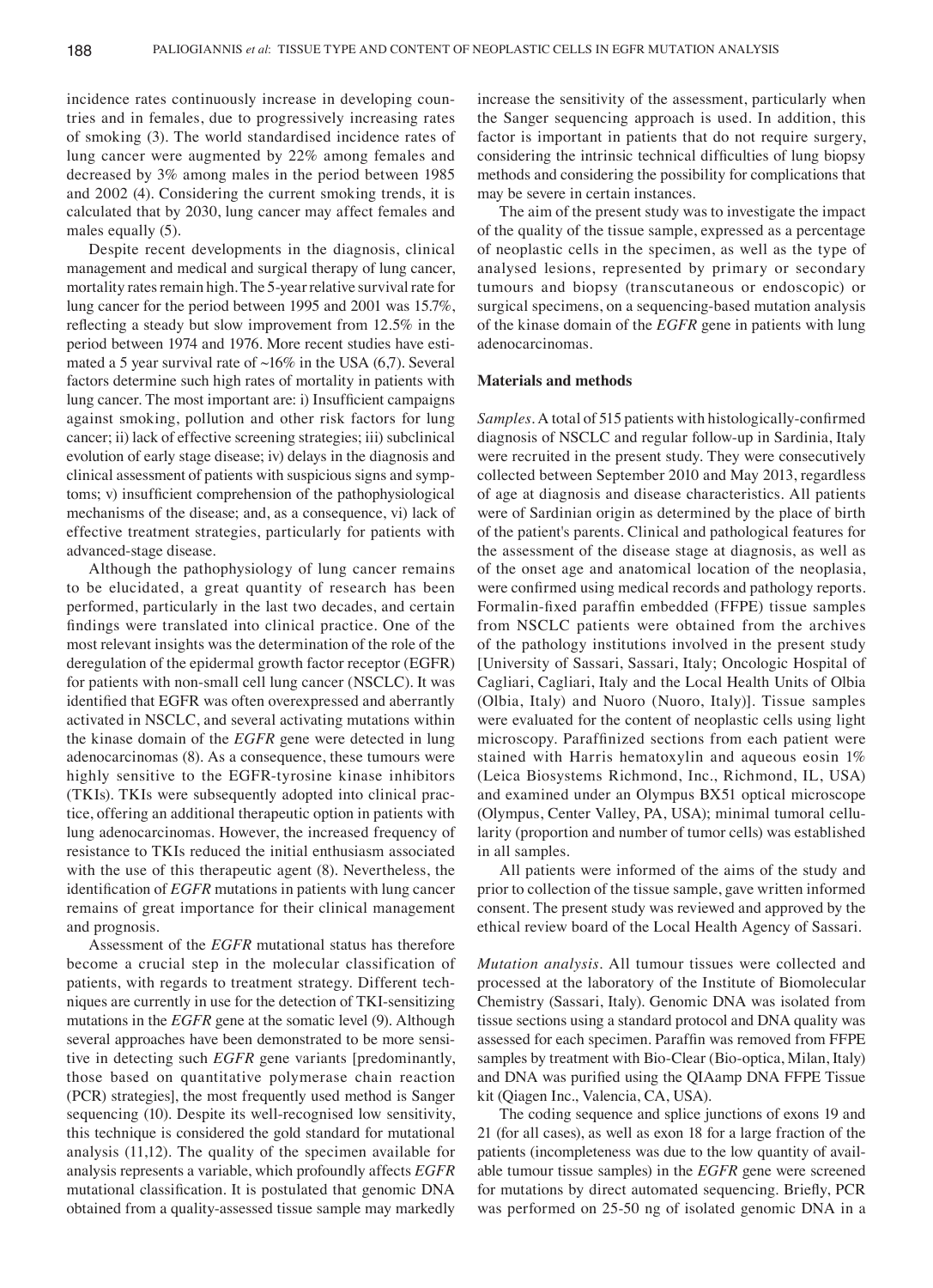| No. of positive<br>cases (%) | EGFR <sub>exon</sub> | DNA change                          | Amino acid change   | Effect                    | Designation  |
|------------------------------|----------------------|-------------------------------------|---------------------|---------------------------|--------------|
| 1(1.7)                       |                      | c.2154 G>C                          | p.Gly719Ala         | Missense                  | G719A        |
| 22 (37.2)                    |                      | c.2235-2249 del15                   | p.del746_750        | In-frame deletion         | delELREA     |
| (1.7)                        |                      | $c.2237$ 2255 del $18 > T$          | p.del746_S752>V     | In-frame deletion complex | delELREATS>V |
| 1(1.7)                       |                      | c.2235_2249 del15                   | p.del745_750        | In-frame deletion         | delKELREA    |
| (1.7)                        |                      | c.2239_2251 del13;<br>2253_2254insA | p.deI747_750        | In-frame deletion complex | delLREA      |
| (1.7)                        |                      | c.2239 2248 del1<br>2248 2249ins    | p.del747_749        | In-frame deletion complex | delLRE       |
| (1.7)                        |                      | c.2239 2253 del15                   | p.deI747_751        | In-frame deletion         | delLREAT     |
| 2(3.4)                       |                      | 2277 del24<br>c.2252C > G; 2253     | p.T751S; del752_759 | In-frame deletion complex | delSPKANKEI  |
| (1.7)                        |                      | g<br>$c.22392240$ TT>               | p.Leu747Pro         | Missense                  | L747P        |
| (1.7)                        |                      | c.2572C > A                         | p.Leu858Met         | Missense                  | L858M        |
| (1.7)                        |                      | c.2582 T > A                        | p.Leu861Gln         | Missense                  | L861Q        |
| 26 (44.1)                    |                      | c.2573T>G                           | p.Leu858Arg         | Missense                  | $-858R$      |
|                              |                      |                                     |                     |                           |              |

Table I. Sequence variations in epidermal growth factor receptor gene among the 59 mutated cases found. Table I. Sequence variations in epidermal growth factor receptor gene among the 59 mutated cases found

9700 Thermal cycler (Life Technologies, Carlsbad, CA, USA) using 0.5  $\mu$ M of each specific primer, 1.5  $\mu$ M MgCl<sub>2</sub>, 0.2  $\mu$ M dNTPs, and 1U AmpliTaq Polymerase (GE Healthcare Life Sciences, Piscataway, NJ, USA). PCR assays were performed by 30 cycles of denaturation at 94˚C, primer annealing at 56-64˚C (depending on primers), and polymerase extension at 72°C. All ll PCR-amplified products were directly sequenced using an automated fluorescence-based cycle sequencer (ABI PRISM 3100; Life Technologies), as previously described (13). Primer sequences for PCR-based assays were designed and optimised in the aforementioned laboratory and they are available upon request.

*Statistical analysis.* A descriptive analysis for qualitative and quantitative variables was conducted using proportions and the mean  $\pm$  standard deviation (SD), respectively. An inferential analysis was performed for the clinical and demographic variables in terms of proportion of neoplastic cells in the specimen. P≤0.05 was considered to indicate a statistically significant difference. Data were analysed using the statistical software STATA 12® (StataCorp LP, College Station, TX, USA).

# **Results**

Among the 515 cases examined, 357 (69.3%) were male and 158 (30.7%) were female. The mean age was 64.9 years (SD:10.1). A total of 382 patients (84.5%) were active tobacco smokers or had a history of smoking, while the remaining 133 patients (15.5%) had never smoked. A total of 452 specimens (87.8%) were obtained from primary lung lesions, whereas 63 (12.2%) were obtained from metastatic lesions. The anatomical distribution of metastatic lesions was as follows: Lymph nodes, 19 (30.2%); liver, 15 (23.8%); bone, 12 (19.1%); central nervous system, 7 (11.1%); pleura, 4 (6.3%); skin, 2 (3.2%); and other tissues, 4 (6.3%). A total of 429 tissue samples (83.3%) were obtained from biopsy (transcutaneous or endoscopic), while 86 samples (16.7%) were obtained from surgical specimens.

The total number of *EGFR* mutations found was 59 (11.5%). TKI‑sensitizing mutations in *EGFR* exons 18, 19, and 21 accounted for 1 (1.7%), 30 (51%) and 28 (47.3%) cases, respectively. The types of *EGFR* mutations observed are listed in Table I. The age-distribution of these mutations included 4 *EGFR*‑mutations (23.5%) among the 17 patients aged <45 years. Among the other age classes, *EGFR* mutations were identified in 7/37 (18.9%) and 12/98 (12.2%) of the cases aged between 45 and 50 years and between 51 and 60 years, respectively. Approximately 10% of EGFR‑mutation cases were found in patients >60 years old. The global number of EGFR mutations was significantly higher in females than in males [35/158 (22.2%) vs. 24/357 (6.7%)], due to a consistently higher incidence of EGFR exon 19 mutation in females. According to the smoking status, EGFR mutations were found to be significantly more common in patients that had never smoked (52.9%) as compared with patients that had smoked or continue to smoke (5.5%). Finally, the distribution of the mutations among primary and metastatic tissues demonstrated no statistically significant differences in the proportions of EGFR mutations detected in primary lung adenocarcinomas (51/452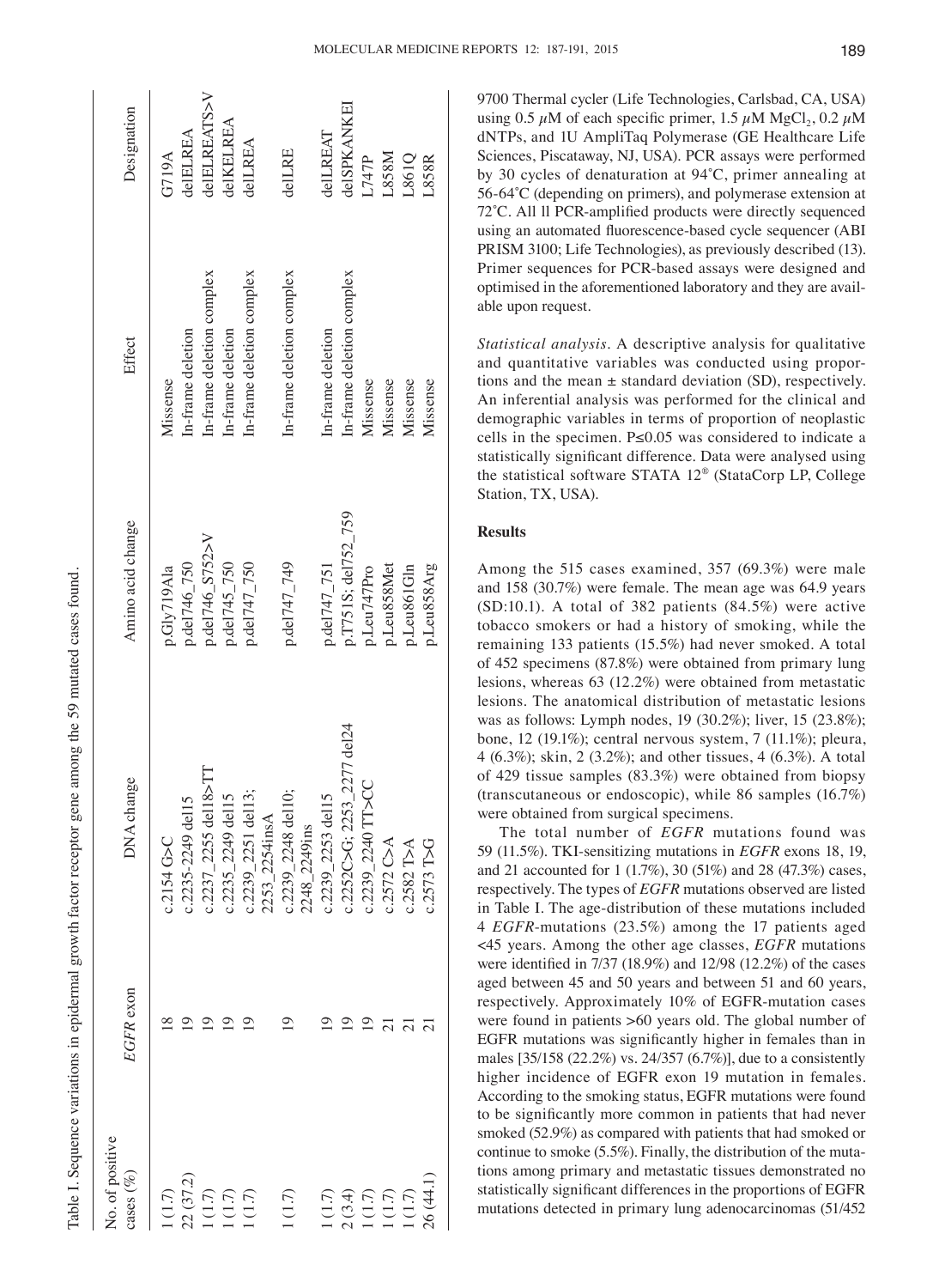| Characteristic | No. of patients | No. of <i>EGFR</i> mutated cases $(\%)$ |  |  |
|----------------|-----------------|-----------------------------------------|--|--|
| Total analysed | 515             | 59(11.5)                                |  |  |
| Males/females  | 357/158         | 24/35 (6.7/22.2)                        |  |  |
| Age (years)    |                 |                                         |  |  |
| $<$ 45         | 17              | 4(23.5)                                 |  |  |
| $45 - 50$      | 37              | 7(18.9)                                 |  |  |
| 51-60          | 98              | 12(12.2)                                |  |  |
| $>60$          | 363             | 36(9.9)                                 |  |  |
| Smoking status |                 |                                         |  |  |
| Smoker         | 174             | 6(3.4)                                  |  |  |
| Former smoker  | 209             | 15(7.2)                                 |  |  |
| Never smoked   | 70              | 37 (52.9)                               |  |  |
| Unknown        | 62              | 1(1.6)                                  |  |  |
| Tumour status  |                 |                                         |  |  |
| Primary tumour | 452             | 51(11.3)                                |  |  |
| Metastasis     |                 |                                         |  |  |
| Sample type    | 63              | 8(12.7)                                 |  |  |
| <b>Biopsy</b>  | 429             | 49(11.4)                                |  |  |
| Surgical       | 86              | 10(11.6)                                |  |  |

| Table II. Distribution of epidermal growth factor receptor mutations according to patient characteristics. |  |  |  |  |  |
|------------------------------------------------------------------------------------------------------------|--|--|--|--|--|
|------------------------------------------------------------------------------------------------------------|--|--|--|--|--|



Figure 1. Distribution of cases on the basis of the proportions of neoplastic cells in the specimen.

mutations, 11.3%) and those found in metastatic samples (8/63 mutations, 12.7%). Table II summarises the distribution of EGFR mutations according to patient characteristics.

The mean (SD, range) percentage of neoplastic cells in the samples employed for mutational analysis was 52.5% (9.8, 20‑90). The distribution of the percentages of neoplastic cells in the specimens is shown in Fig. 1. In >75% of the cases examined, the percentage of malignant cells in the tissue sample was between 41 and 60%, while in  $\langle 1\%$  of the cases the percentage was <20% or >90%. A statistically significant difference in the number of mutations detected was found between samples with  $\geq 50\%$  of neoplastic cells (450 cases-57 mutations;  $12.7\%$ ) and those with  $<50\%$  of neoplastic cells  $(65 \text{ cases-2 mutations}; 3.1\%)$ . Furthermore, a statistically significant difference in the proportion of malignant cells was found between samples obtained by biopsy and those obtained by surgery. The mean percentage of neoplastic cells was 50.3% (range 20‑90) in biopsy specimens and 63.1% (range 40‑90) in surgical samples. However, no statistical difference was inferred in *EGFR* mutation rates between tissue samples obtained by biopsy (49/429; 11.4%) or surgery (10/86; 11.6%; Table II).

#### **Discussion**

*EGFR* mutations were found in 11.5% of Sardinian patients with lung adenocarcinoma. This percentage is similar to that reported in the literature for other Caucasian populations (14). Additionally, in the present study *EGFR* mutations were found to be significantly more frequent in females and patients that had never smoked than in males and former or active smokers. This finding has been extensively reported in numerous previous studies from different geographical areas (15‑18).

The proportions of exon 18, 19 and 21 mutations were similar to those reported in the literature for other Caucasian populations (15). These mutations were frequent, other than in females and never‑smokers, amongst patients aged ≤60 years at diagnosis (15.1% compared with 9.9% in patients aged >60 years at diagnosis). No statistical differences in the distribution of *EGFR* mutations were found in patients aged  $\leq 50$  years (14.1%) as compared with those aged  $\geq 50$  years (10.5%).

With regards to the origin of the tissue specimen used for mutational analysis, no statistically significant differences were identified in the percentages of *EGFR* mutations detected between samples obtained from primary tumours and those obtained from distant metastatic lesions, developed either through a lymphatic or hematogenous diffusion. In addition, no significant difference was observed in *EGFR* mutation